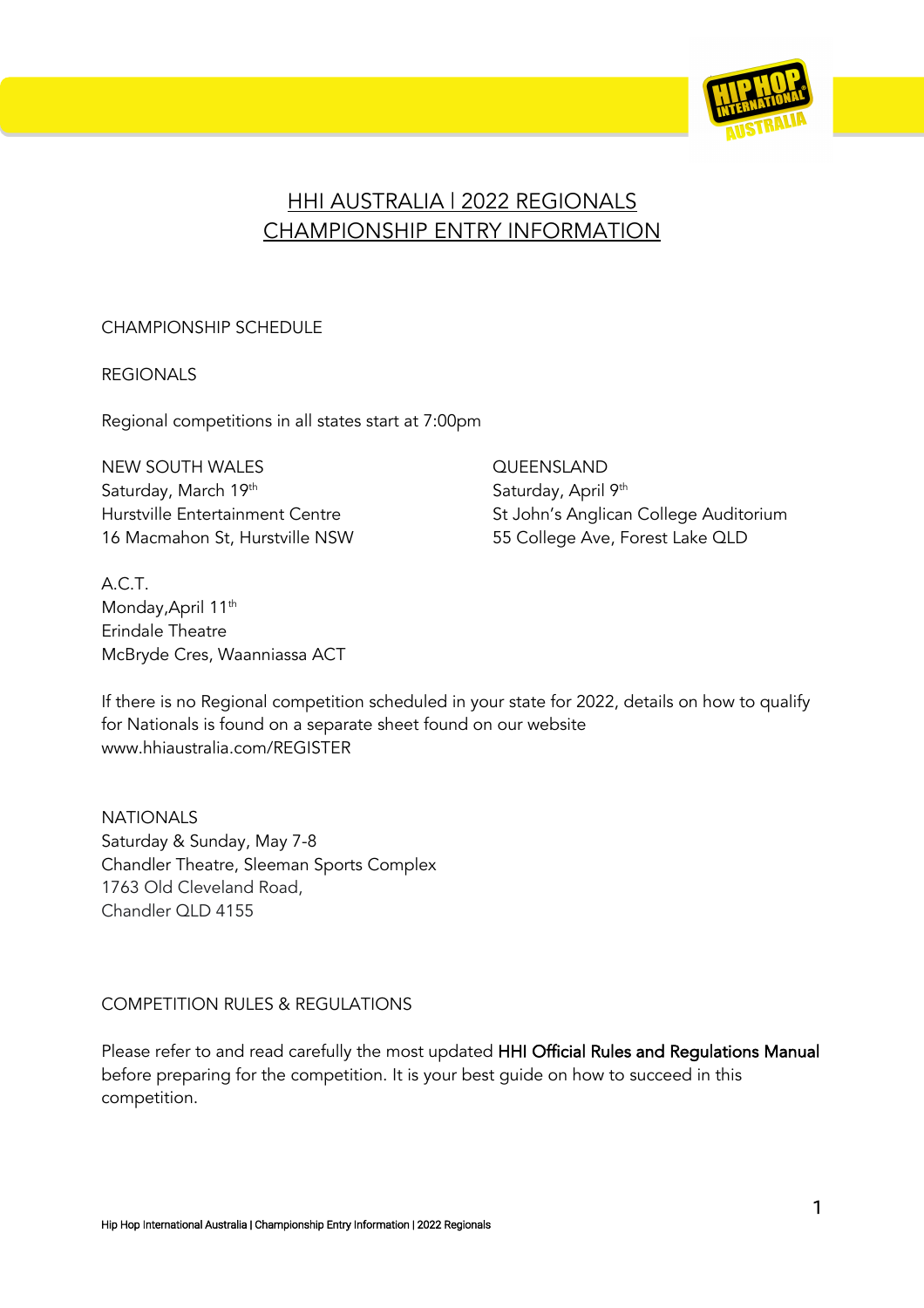

## CHECK IN

Crew check-in for Regionals starts at 2.45PM.

Depending on the number of registered crews, there might be a minor change to this time. If so, the crew managers will be notified one week before competition date once all competing crews have registered.

The crew manager is the only person permitted to represent each crew at check-in. They need to bring (1) signed Performer Waiver Forms and (2) Proof of Identification, Age, & Nationality for each of their crew members. We will not accept these forms via email. For ease at the event, you may bring a folder with all these requirements in them. Any crew member without these two requirements will not be allowed to compete and may jeopardize the whole crew.

The crew manager will be given the order of performance, all entry wristbands and any other necessary information at check-in.

## PROOF OF IDENTIFICATION, AGE, & NATIONALITY

A Proof of Identification, Age, & Nationality is strictly required for each performer to compete. Each competitor needs to submit a photocopy of any of these accepted forms of ID (a) passport, (b) birth certificate, or (c) Australian driver's licence. Photocopies need to be very clear. If they are blurry, they will not be accepted. Make sure that each crew member's IDs matches their name entered on the registration forms. These photocopies will be collected at check-in. We will not accept ID copies emailed to us.

#### ORDER OF PERFORMANCE

Order of performance will be in random order. This will be available at the check-in desk upon arrival.

#### STAGE RUN

Crews need to be ready for their stage run and stand-by side stage 10 minutes before their time slot. Each MegaCrew & JV MegaCrew will have 6 minutes stage run while the other divisions will have 4 minutes per crew. Stage run is not compulsory. It is up to your crew to take advantage of it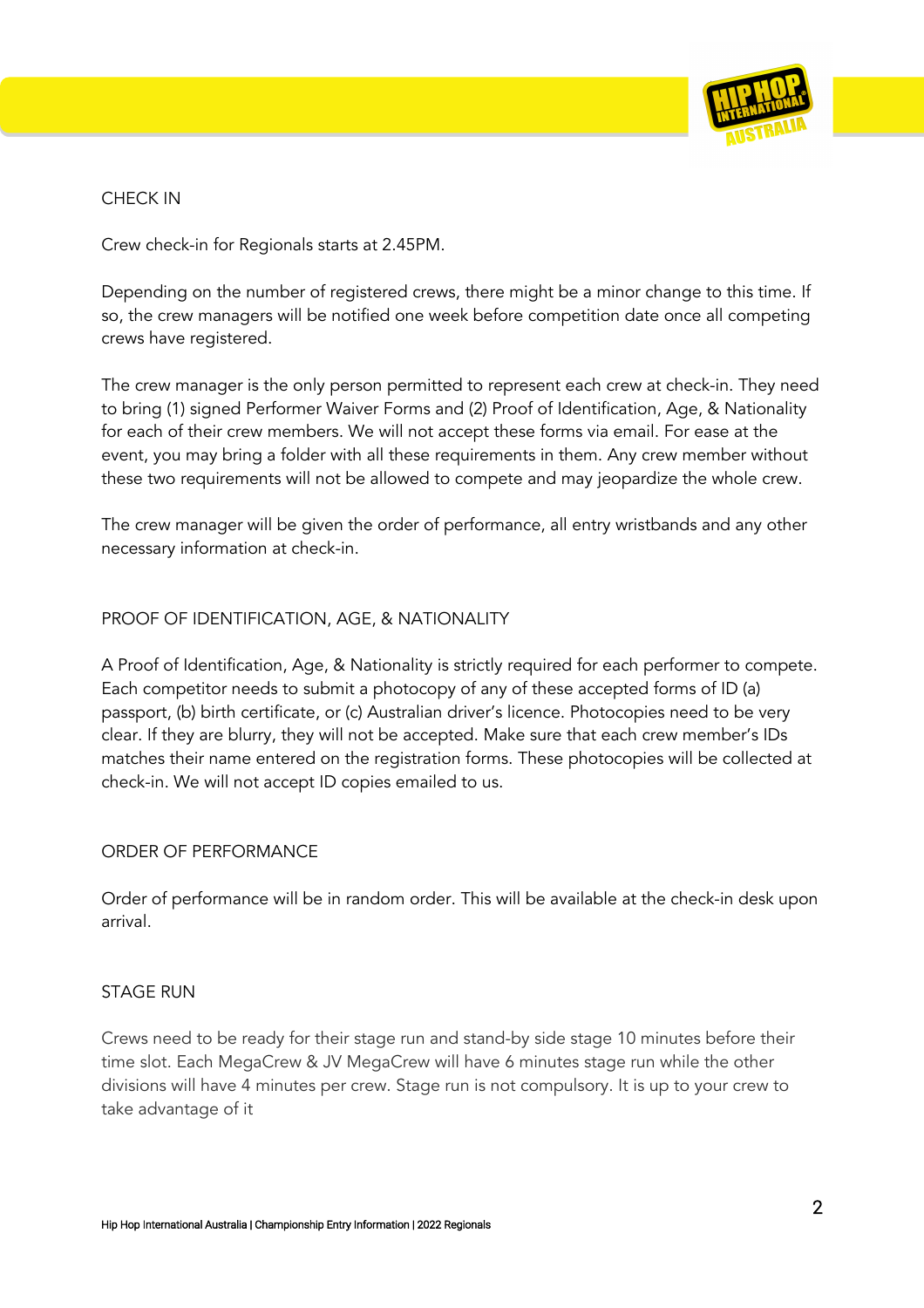

## SCHEDULE

Below is a rough schedule of each Regional event. If there are any major changes to this schedule, crew managers will be notified one week before competition date once all competing crews have registered.

2.45PM – Crew check-in starts 3.30PM-4.00PM – Crew Briefing 4.00PM-6.00PM – Stage Runs 6.30PM – Doors open 7.00PM-9.00PM – Show time

#### JUDGING PANEL & RESULTS

The judging panel will consist of qualified judges as stated in the HHI Official Rules & Regulations. The confirmed judging panel will be released online a couple days before the competition.

Results and scores will be publicly posted as soon as possible on the HHI Australia social media pages for transparency.

#### **STAGE**

Performing area varies per venue but is at least 9 metres wide x 7 metres deep.

Please be reminded of the backstage crossover rule that affects the MegaCrew & JV MegaCrew divisions, where dancers are prohibited from crossing from stage left to right (and vice versa) behind the stage during their routine.

#### NOVICE SECTION

HHI Australia is committed to build our Hip Hop dance community from grassroots which is the reason why we run a Novice Section. This will only be run at the Regional events. Novice crews will not advance to the National event. This is mainly to give novice dancers the opportunity to perform and understand the HHI competition, which will inspire them to excellence. You may also join this section if you do not intend or do not have the resources to compete at National or World level.

The usual team composition, age brackets, rules, regulations and format will be followed.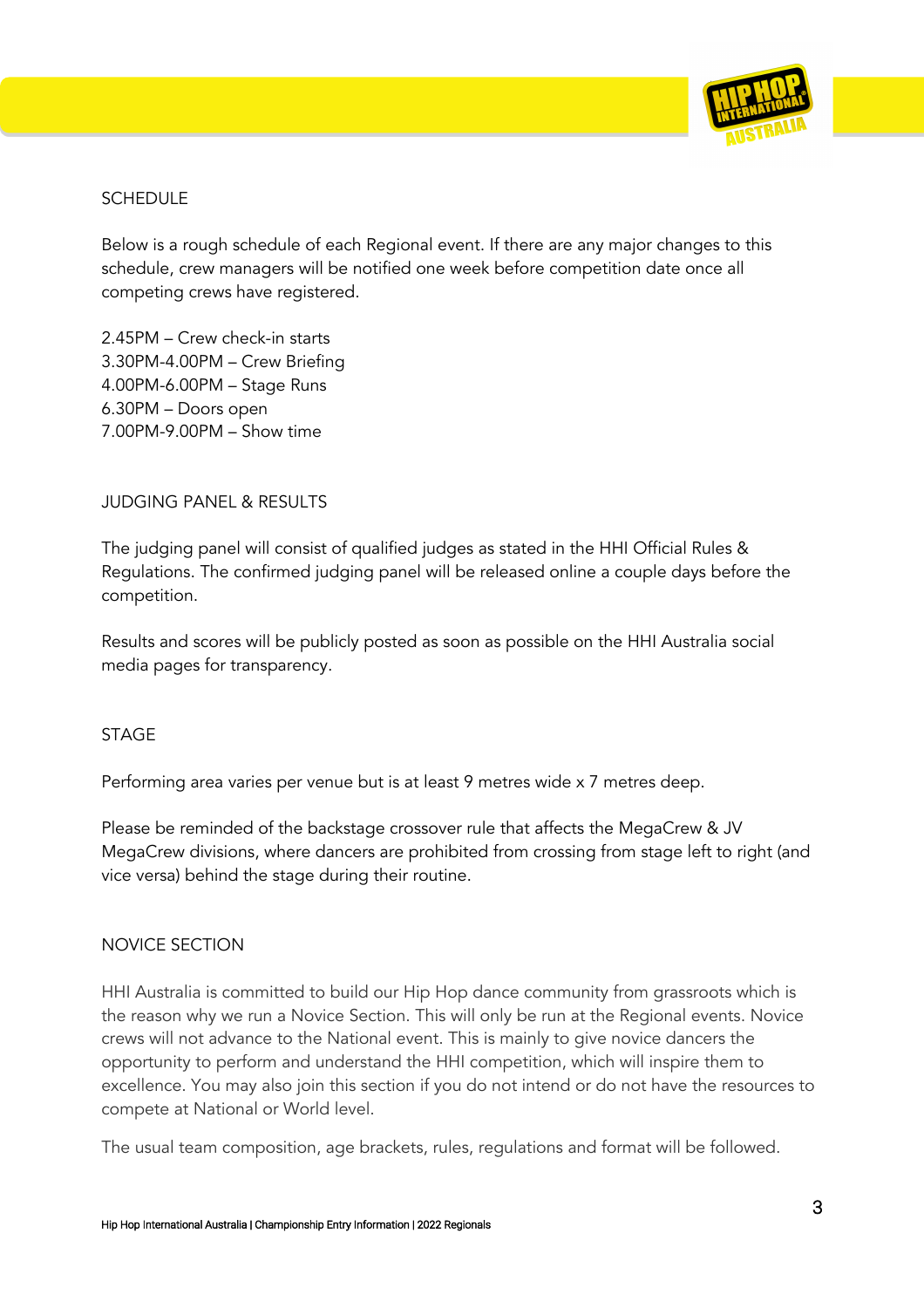

The Novice section is presented at the beginning of each division ie. Junior Novice performs before the main Junior division, etc.

Judges' feedback and mentorship will be equally available as much as they are available to the crews in the main section.

Trophies will be awarded to the best Novice crews out of the whole event, not per division. This is an exciting addition to ensure that we are always growing our community of dancers from novice to elite level. Entries to this section are very limited. First in, first served.

#### REGISTRATION FEE

Registration fee for Regionals are as follows:

\$35 per competitor \$25 additional for competitors doing an extra division \$15 per competitor for Novice Section

There is a limit on the number of crew registrations. Please complete your registrations as soon as possible to ensure your spot. Registration is completed once the registration form and registration fees are received.

Registration fees are strictly non-refundable but are transferable only in the same year if in any case of injury or any reason for substitution as long as it abides with the HHI Official Rules & Regulations.

#### PAYMENT DETAILS

Payment needs to be received by due date. Please allow how ever many business days it takes for your transfer to reach our account. Your registration is not complete until we receive payment and can result in forfeit of the crew or a \$75 per crew late penalty fee.

Transfer funds to:

Bank: Commonwealth Bank Account Name: Triple8Funk BSB: 06 3010 Account Number: 1198 9124 Reference: Please include "HHI Rego (+ crew name)" as reference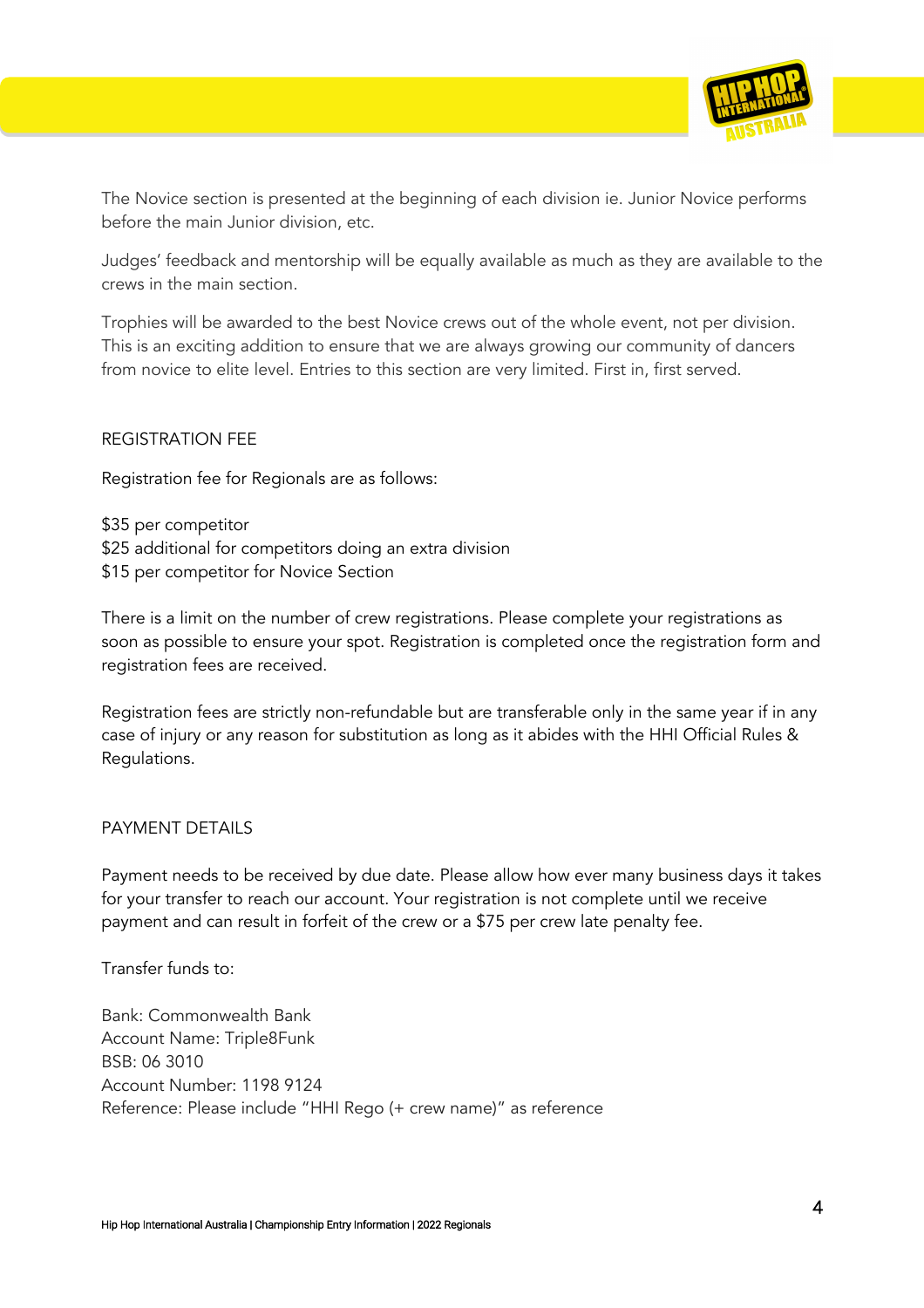

DUE DATES (REGIONALS)

1) Registration forms & fee

N.S.W. – Friday, March 11 Queensland – Friday, April 1 A.C.T. – Friday, April 1

CLICK THIS LINK TO REGISTER >> https://bit.ly/3BcD9IL

2) Music

N.S.W. – Wednesday, March 16 Queensland – Wednesday, April 06 A.C.T. – Thursday, April 07

Email music to hhiaustralia.music@gmail.com. The email title and label of your music track must include your crew name or it will not be considered.

The organisers will be able to provide a service of checking music requirements if submitted by due date. Otherwise it cannot be done and your crew may have a risk of deduction if any music issues not followed from the Rules & Regulations. Failure to submit music by this date will also result in a late penalty fee (see 'PENALTIES' below). All crews are also required to bring their final mix in a USB and mp3 player on the day.

3) Individually signed waiver forms and Proof of Identification, Age, & Nationality due on competition day at check-in.

# PENALTIES

Failure to submit completed Registration Form by due date - \$75 per crew late fee. Note: If the competition is full, your crew will not be able to compete.

Registration fee not received by due date - \$75 per crew late fee

Failure to submit music by due date – \$75 per crew late fee

Failure to submit completed Waiver Forms and Proof of Identification, Age, & Nationality at Check-in – Crew Member Disqualification

All penalty payments are due at check-in to enable the crew to compete.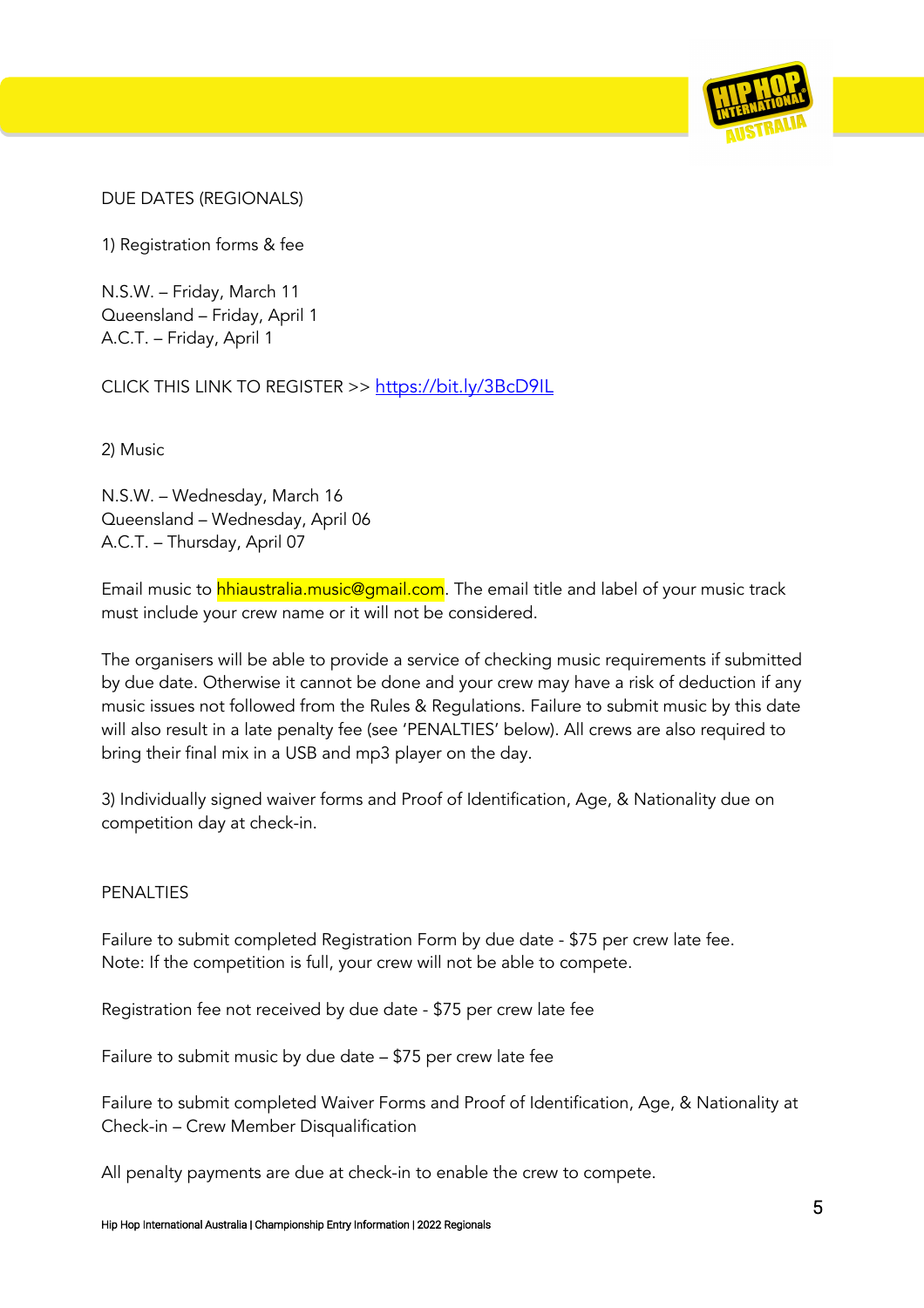

## VIDEO FOOTAGE

We may film your crew's performance. In this case, footage will be released on our Youtube channel after the event. If your crew goes through to the next round, we will not post your crew's video just yet until after Nationals.

#### SOCIAL MEDIA

Connect with us on social media to keep posted.

Facebook: www.facebook.com/HHIaustralia

Instagram: @HHIaustralia

Youtube: HHI Australia

2022 National Championship hashtags: #HHIaustralia #GoForGold2022

#### **QUALIFICATIONS**

The number of crews from Regionals that will qualify to compete at the National Championships will depend on the quality level of the crews in each state. The judges will select the best ones in the country to advance. Only  $1<sup>st</sup>$  place winners will automatically qualify.

All defending champions from the previous year will automatically go through to Nationals and do not have to compete at Regionals. Please read the conditions on this on the Official Rules & Regulations manual.

At the National Championships, the top 3 crews per division qualify to represent Australia at the World Championships.

#### COMPETITION SHOW TICKETS

Show tickets will soon be available on www.hhiaustralia.com